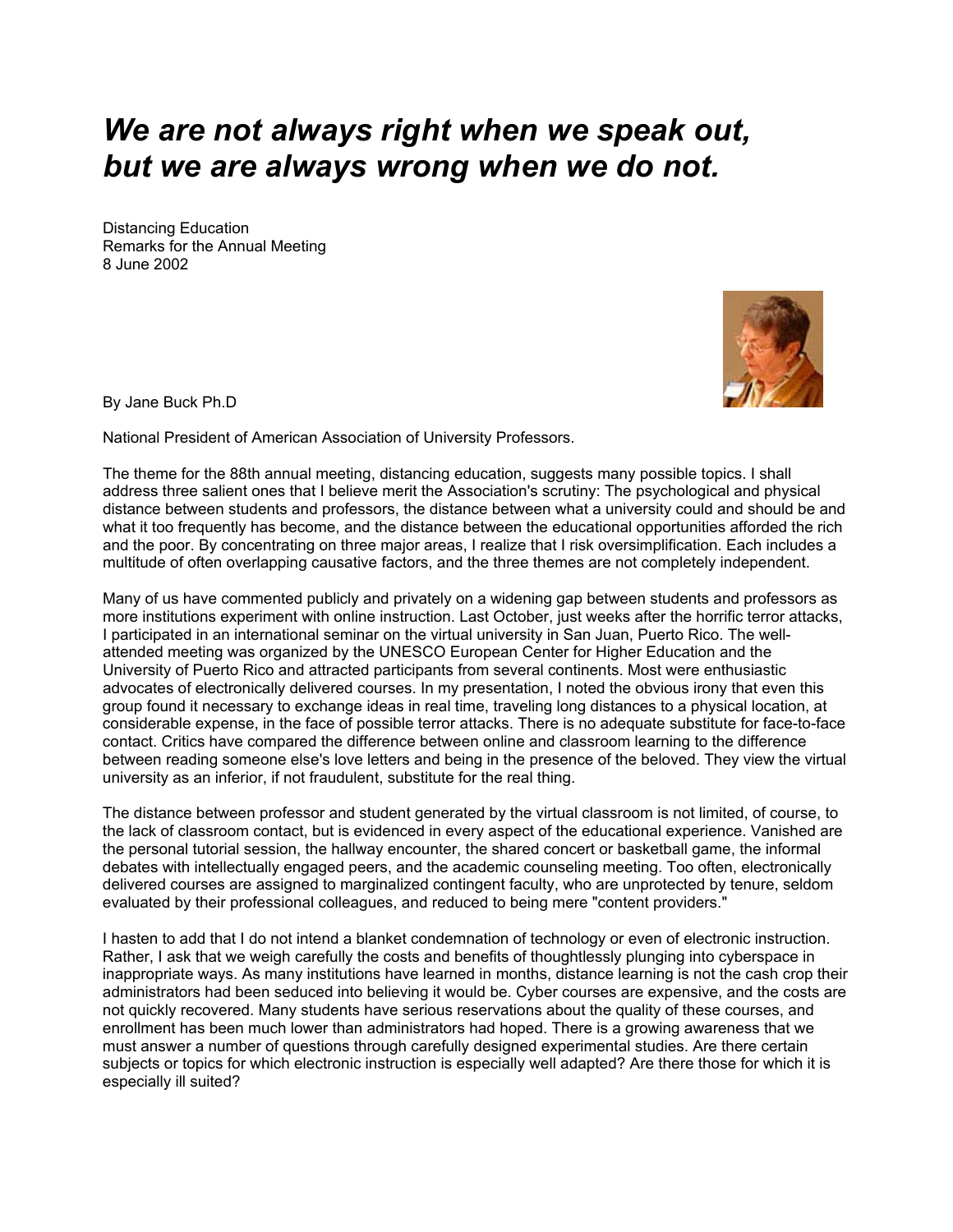Do certain types of students benefit more than others from electronically delivered courses? How do we measure successful learning and student satisfaction?

The proliferation of technology is an obvious contributor to the growing distance between student and professor in recent years, but it is certainly not the only one or even the greatest one in my view. The overuse and abuse of contingent faculty remains a profound problem. It is not uncommon for contingent faculty to teach as many as six courses per semester at several institutions in order to survive financially. They typically do not keep office hours, because they are not paid to do so, and seldom have offices assigned to them. Students who have reasonable access to contingent faculty outside the classroom are exceptionally fortunate. I emphasize that this is not a reflection on the dedication of the faculty but on the character of the institutions that exploit them.

The second major issue is the distance between the concept of a true university and the pathetic profit center envisioned by governing boards dominated by corporate managers. Debates about what constitutes a university are probably not only inevitable, but eternal. Most of us would agree that McDonald's Hamburger University does not meet our criteria and that Harvard University does. The debate centers on the nature of the defining parameters. My own view is that an institution earns the right to call itself a university only when it provides its students the intellectual tools that will allow them to think critically, solve novel problems, participate in civil society as informed citizens, and gain a measure of personal satisfaction. Universities that succumb to devising the curriculum du jour abrogate their responsibility not only to their students, but also to society.

The primary purpose of a university is not to produce acquiescent automatons whose mindless toil will, in the short term, satisfy the greed of a global economy that devalues human life and a sustainable environment. Rather, it is to produce an educated citizenry.

As faculty, we must resist efforts to narrow the curriculum, so that it comprises only those skills we believe the corporate world demands. As corporations learn from the economically devastating failures of hierarchical management, they will, in their own self-interest, be forced to value literacy, numeracy, and independent thought, qualities that are learned in a broadly based curriculum that balances the purely pragmatic with the traditional liberal arts.

The most disturbing distance is that between educational opportunities afforded the rich and the poor. Last month the National Center for Public Policy and Higher Education published a report, Losing Ground that concluded that public higher education is becoming less and less accessible for most Americans. Here are a few distressing trends cited in the report. At both two-year and four-year public colleges and universities, tuition cuts into family income at an increasing rate for 80% of the population. In 1980, for example, students from low-income families required 6% of their families' income for tuition at two-year colleges. In 2000, tuition at two-year colleges, as a portion of low-income families' income, had doubled to 12%. Comparable figures for four-year colleges are 13% and 25%, almost double in terms of the portion of family income required.

Although financial aid grants have increased, they have not kept pace with the rate of tuition hikes. In 1986, the average Pell Grant covered 98% of tuition at public four-year colleges, but only 57% in 1999. State aid grants display a similar pattern, covering 75% of tuition in 1986, but only 64% in 1999.

The average student in the lowest 25% of the population with respect to income had cumulative debt of \$7,629 in 1989. Ten years later the figure, in constant dollars, was \$12,888, an increase of 69%.

Over the past two decades, both state and federal governments have increased financial aid for students who demonstrate need, but the increases have not kept pace with tuition, which has increased by 107% since 1980. Most alarmingly, increases in tuition have been greatest in times of economic hardship. The burden, thus, has fallen on those students with the fewest financial resources.

The distancing of higher education from our students and from its own ideals is a grievous threat to the health of our democracy.